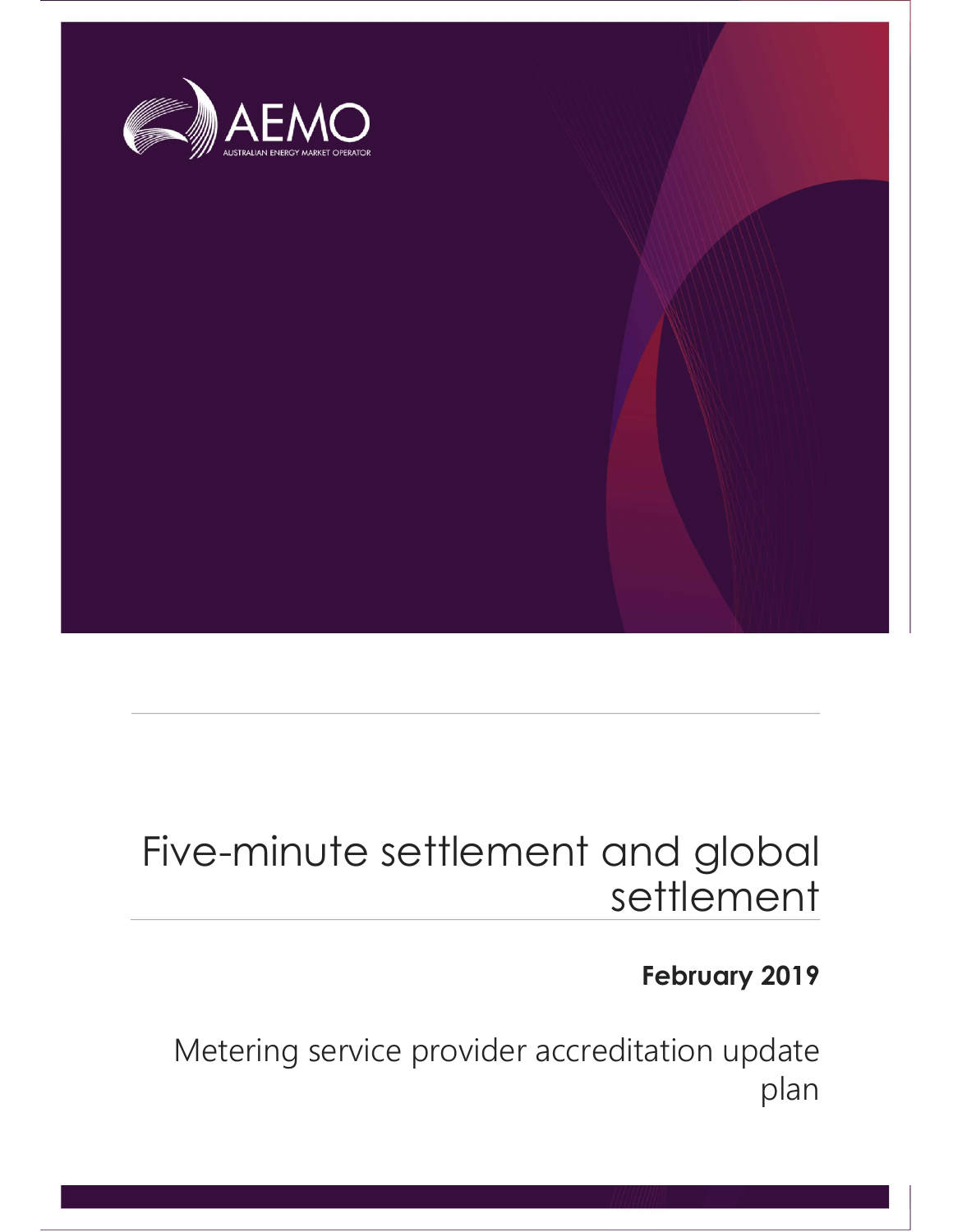## Important notice

#### PURPOSE

In relation to five-minute settlement and global settlement implementation, the Metering service provider accreditation update plan sets out the process and timing for:

- Metering service providers to assess the need for an accreditation update
- Metering service providers to apply for an accreditation update where necessary
- AEMO to process accreditation update applications.

#### DISCLAIMER

This document may be subsequently updated or amended. It is intended to provide general information and guidance, which is only current as at the date of its last publication. It does not constitute legal or business advice, and should not be relied on as a substitute for obtaining detailed advice about the National Electricity Law, the National Electricity Rules, or any other applicable laws, procedures or policies. AEMO has made every reasonable effort to ensure the quality of the information in this document but cannot guarantee its accuracy or completeness.

Accordingly, to the maximum extent permitted by law, AEMO and its officers, employees and consultants involved in the preparation of this document:

- make no representation or warranty, express or implied, as to the currency, accuracy, reliability or completeness of the information in this document; and
- are not liable (whether by reason of negligence or otherwise) for any statements or representations in this document, or any omissions from it, or for any use or reliance on the information in it.

| Version     | Release date | Changes                                                          |  |
|-------------|--------------|------------------------------------------------------------------|--|
| $0^{\circ}$ | 29/11/2019   | Draft released to the 5MS/GS Readiness Working Group for comment |  |
| 1.0         | 21/02/2020   | Final plan published                                             |  |

#### VERSION CONTROL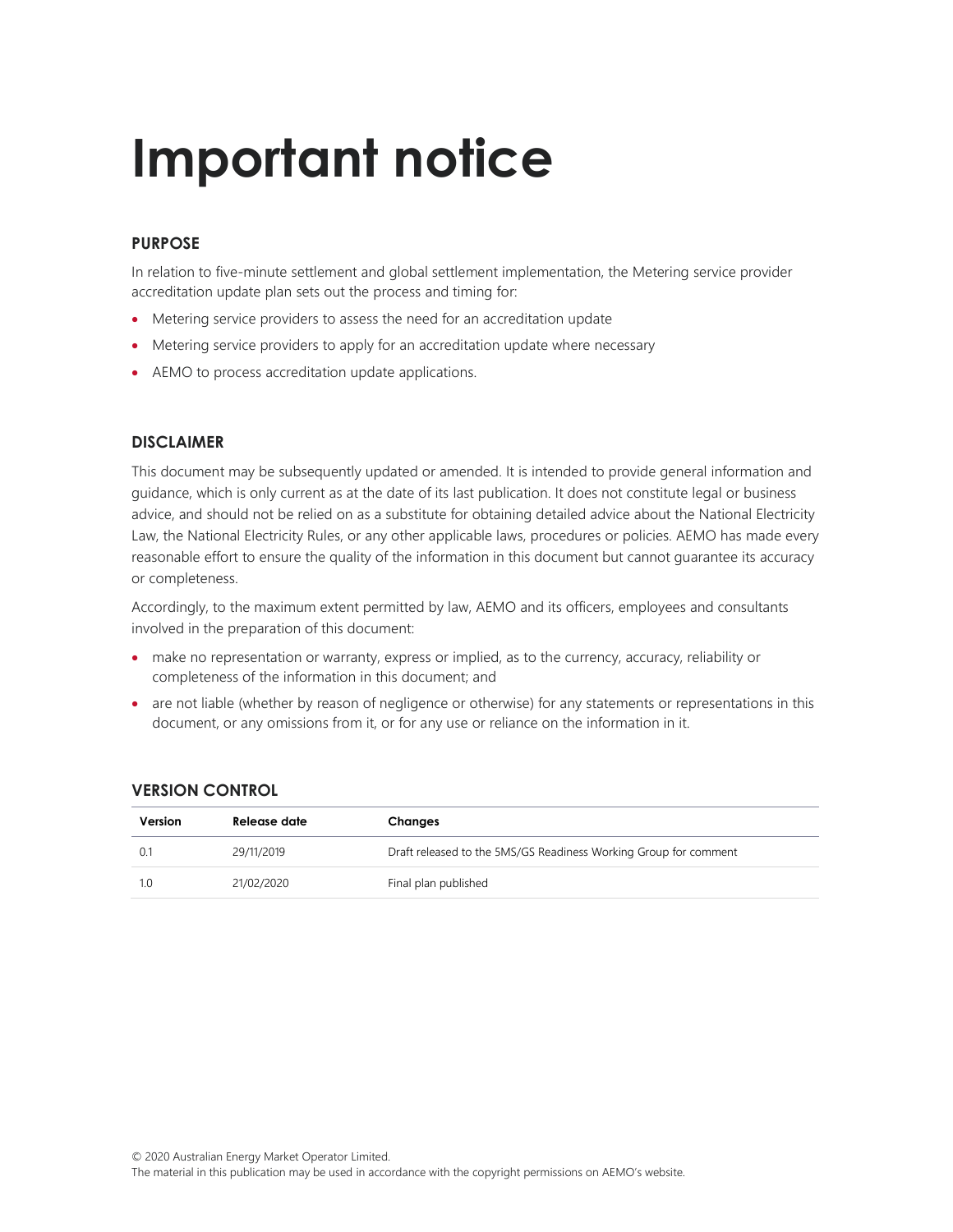### **Contents**

| $\mathbf{1}$ . | Introduction                                       | 4               |
|----------------|----------------------------------------------------|-----------------|
| 1.1            | AEMO's 5MS and GS implementation program           | $\overline{4}$  |
| 1.2            | Metering Service Provider accreditation in the NEM | $\overline{4}$  |
| 1.3            | MSP accreditation update plan                      | 5               |
| 2.             | <b>MSP accreditation update framework</b>          | 7               |
| 2.1            | Principles                                         | 7               |
| 2.2            | Scope                                              | $\overline{7}$  |
| 3.             | 5MS/GS accreditation update plan                   | 8               |
| 3.1            | Accreditation timings: Group 1 and Group 2         | 8               |
| 3.2            | Accreditation update fees                          | 10 <sup>°</sup> |
| Glossary       |                                                    | 11              |

### Tables

| Table 1 | Metering service provider accreditation update plan - MSP and AEMO actions |  |
|---------|----------------------------------------------------------------------------|--|
|         |                                                                            |  |

## Figures

| Figure 1 | Engagement approach for developing the MSP accreditation update plan        |   |
|----------|-----------------------------------------------------------------------------|---|
| Figure 2 | Key 5MS and GS market readiness documents                                   | 6 |
| Figure 3 | Metering service provider accreditation update plan – Accreditation timings | q |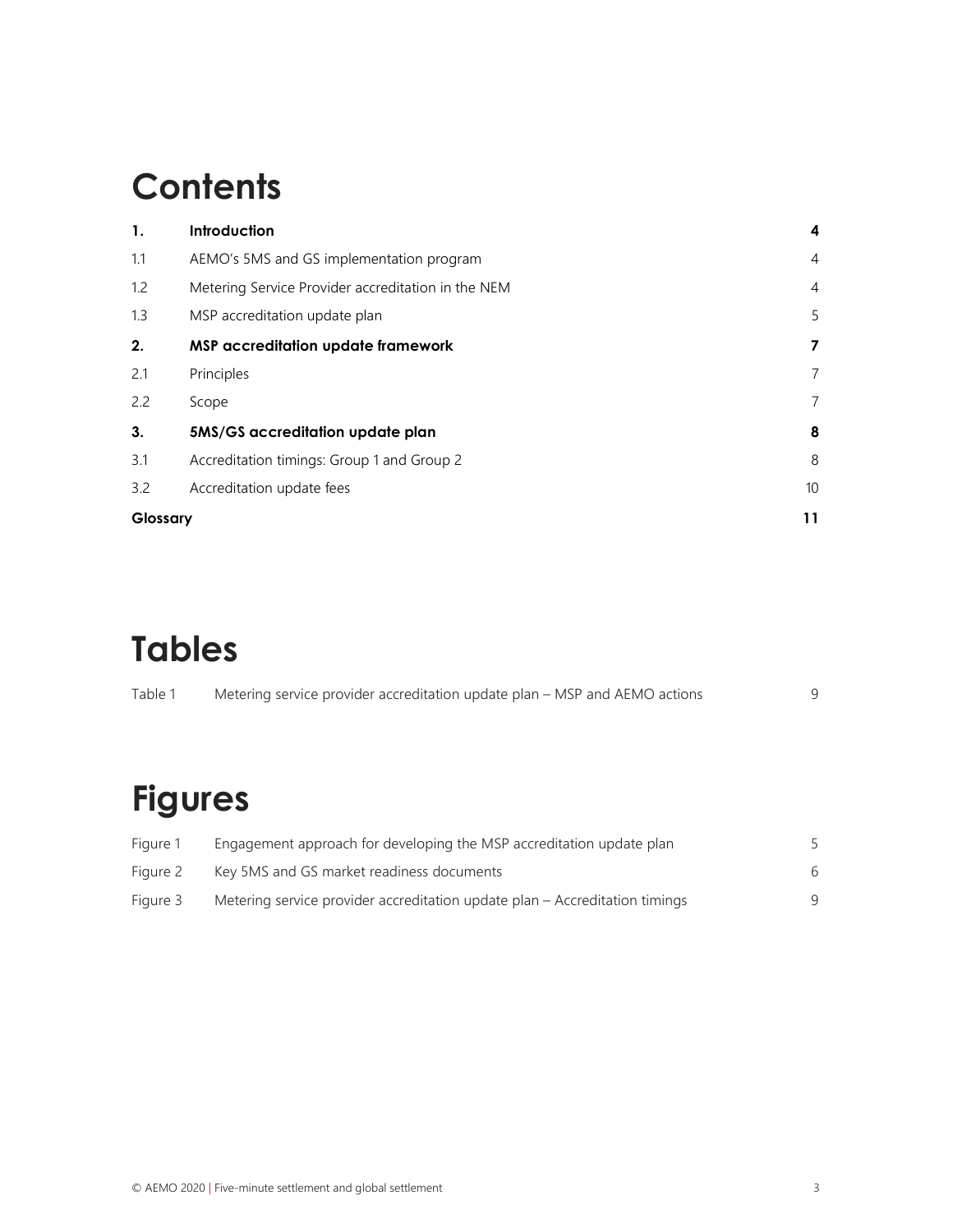# 1. Introduction

This chapter explains:

- The Australian Energy Market Operator's (AEMO) five-minute settlement (5MS) and global settlement (GS) implementation program
- The need for metering service providers (MSPs) to maintain their accreditation so they can operate in the National Electricity Market (NEM).

It then details the purpose and context of the 5MS and GS MSP accreditation update plan.

#### 1.1 AEMO's 5MS and GS implementation program

The Australian Energy Market Commission (AEMC) made the 5MS rule in November 2017 and AEMO's extensive 5MS implementation program began in early 2018. GS activities were incorporated into the program when the GS rule was made in December 2018 because aligning 5MS and GS implementation activities is intended to minimise costs for AEMO and market participants.

The program covers the procedural, IT system and market readiness arrangements needed to implement 5MS and GS using the following workstreams:

- Procedures defines and implements the required changes to market procedures
- Systems designs, develops, tests, and implements changes to AEMO's market systems
- Readiness coordinates, assists and prepares AEMO and participants for the transition to 5MS and GS.

AEMO's 5MS and GS implementation program has entered the market readiness phase of the project. This plan relates to the transition and go-live phases of market readiness.

#### 1.2 Metering Service Provider accreditation in the NEM

#### Metering service providers must be accredited by and registered by AEMO to provide services to NEM participants.

Accreditation is the qualification process through which AEMO and NEM participants gain assurance that MSPs wishing to operate in the NEM can comply with their National Electricity Rules (NER) obligations by having adequate systems and procedures in place.

MSPs requiring accreditation are:

- Metering data providers (MDP)
- Metering providers (MP)

Note: Metering coordinators need to be registered in the NEM<sup>1</sup> but are not an accredited participant type for the purposes of providing metering services and metering data services to NEM participants and AEMO.

<sup>1</sup> See: https://aemo.com.au/energy-systems/electricity/national-electricity-market-nem/participate-in-the-market/registration/register-as-a-meteringcoordinator-in-the-nem. For further information on the role of metering coordinators see the Guide to the Role of the Metering Coordinator at: https://aemo.com.au/energy-systems/electricity/national-electricity-market-nem/market-operations/retail-and-metering/accreditation-and-registration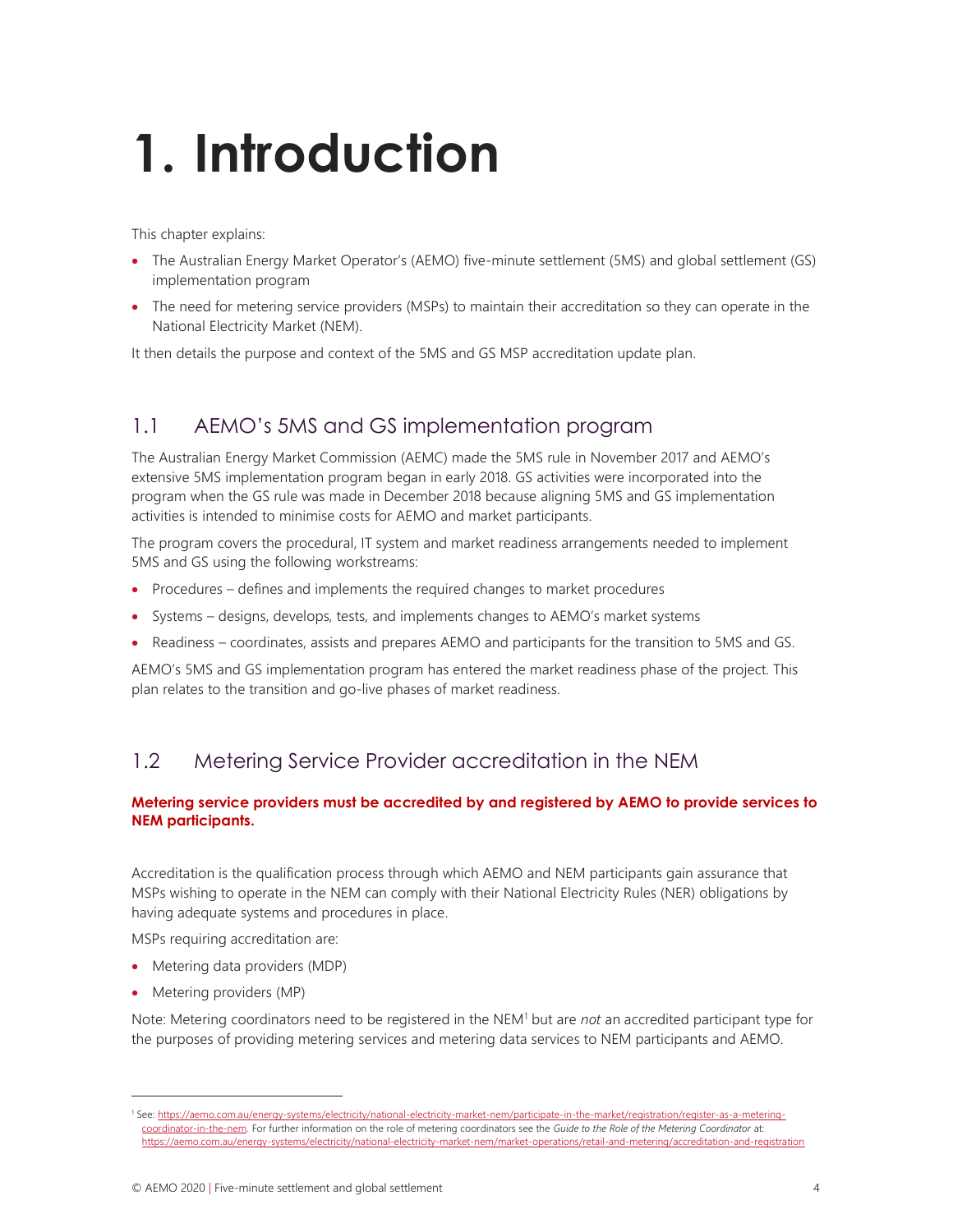AEMO may, in accordance with clause 7.4 of the Service Level Procedure: Metering Data Provider Services, require an MDP to review its accreditation and subsequently apply for re-accreditation, including:

(c) subsequent to changes to the NER, applicable procedures under the NER, or service level procedures. This is likely to apply in instances where changes to the NER have been made or new versions of the *metrology procedure* have been issued that require significant functional system, process or procedural changes to be made by MDPs;

(d) This will apply where significant changes or upgrades to an MDP's existing systems, telecommunications network or a system platform change to any part of the metering data service database. The MDP must apply and be re-accredited prior to implementing the changes into its production environment and accepting or transmitting any market transactions in accordance with the Qualification Procedure.<sup>2</sup>

#### 1.3 MSP accreditation update plan

#### 1.3.1 Document purpose

The MSP accreditation update plan sets out the process and timing for:

- Metering service providers to assess the need for an accreditation update
- Metering service providers to apply for an accreditation update where necessary
- AEMO to process accreditation update applications.

#### 1.3.2 Development approach

The MSP accreditation update plan is being developed in consultation with industry through the 5MS and GS Readiness Working Group (RWG).<sup>3</sup> Figure 1 illustrates AEMO's engagement approach and timeline for developing the plan.



Figure 1 Engagement approach for developing the MSP accreditation update plan

<sup>&</sup>lt;sup>2</sup> MDP and MP Service Level Procedures, section 7.4 and section 6.4 respectively, at: https://aemo.com.au/Electricity/National-Electricity-Market-NEM/Retailand-metering/Metering-procedures-guidelines-and-processes

<sup>&</sup>lt;sup>3</sup> For further details on the RWG see: https://aemo.com.au/Electricity/National-Electricity-Market-NEM/Five-Minute-Settlement/Readiness-Workstream/Readiness-Working-Group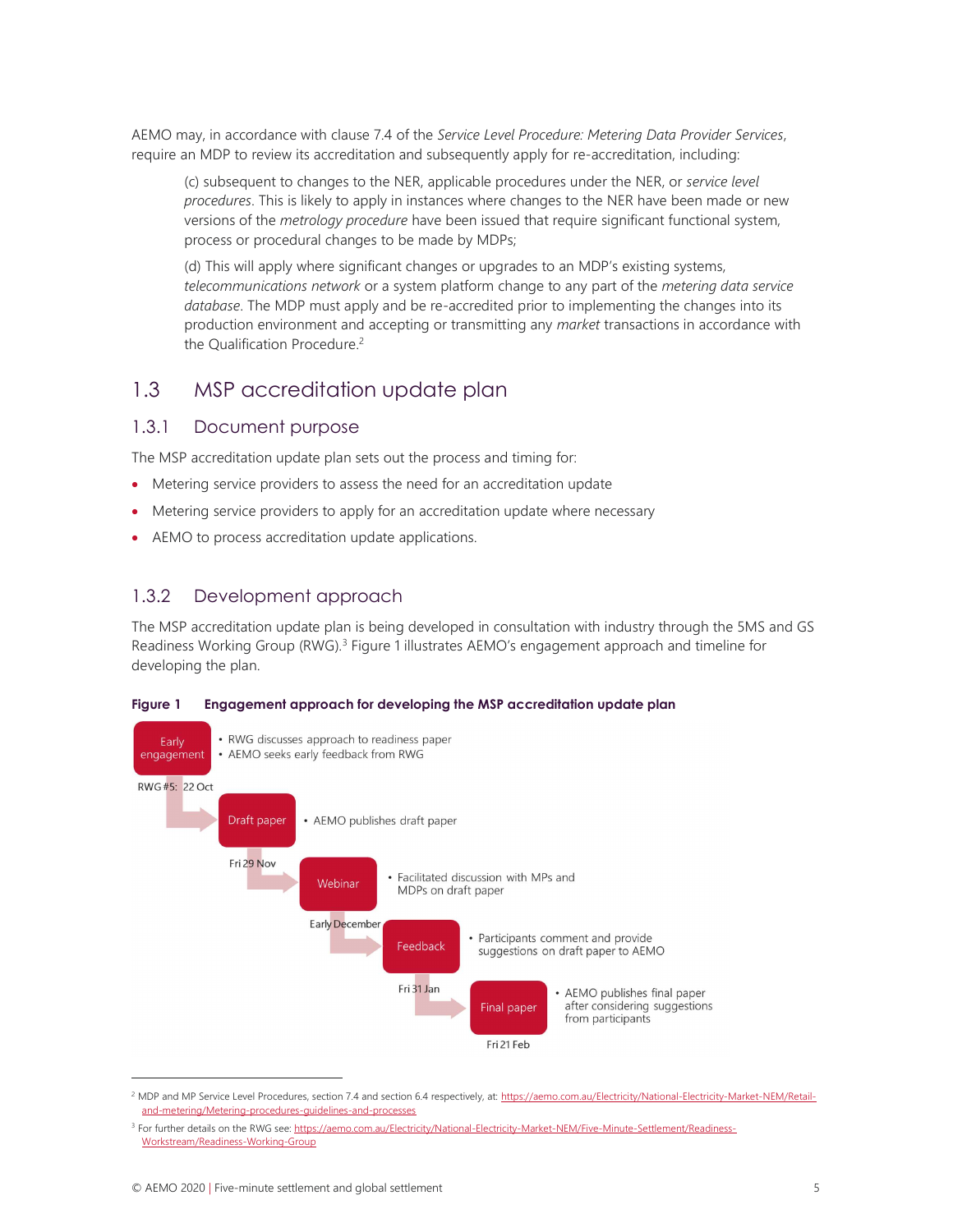#### 1.3.3 Related documents

The MSP accreditation update plan is one of the many documents that support the 5MS and GS market readiness strategy,<sup>4</sup> as illustrated by Figure 2. More information on each document is provided in the 5MS and GS market readiness strategy.



Figure 2 Key 5MS and GS market readiness documents

The Metering transition plan<sup>5</sup> sets out the detailed activities, timeframes and responsibilities for the necessary 5MS and GS changes to:

- Meter installation and reconfiguration
- Metering data delivery
- MSATS standing data creation and maintenance

It is especially relevant to the MSP accreditation update plan because:

- 5MS and GS metering rule and procedure requirements, and the resultant implementation activities in the Metering transition plan, will likely trigger changes to MSPs' processes and systems. If so, these system and process changes will consequently trigger the need for an accreditation update.
- MSPs need to be appropriately accredited before they can operate their updated systems and processes in the NEM.
- Accreditation updates will be a dependency in the Metering transition plan for various activities. Risks and contingencies associated with accreditation updates will be managed against these activities in the Metering transition plan.

<sup>4</sup> For more information and access to 5MS and GS market readiness documents see: https://aemo.com.au/Electricity/National-Electricity-Market-NEM/Five-Minute-Settlement/Readiness-Workstream/Key-Readiness-Documents

<sup>&</sup>lt;sup>5</sup> The 5MS and GS Metering transition plan can be seen at: https://aemo.com.au/Electricity/National-Electricity-Market-NEM/Five-Minute-Settlement/Readiness-Workstream/Key-Readiness-Documents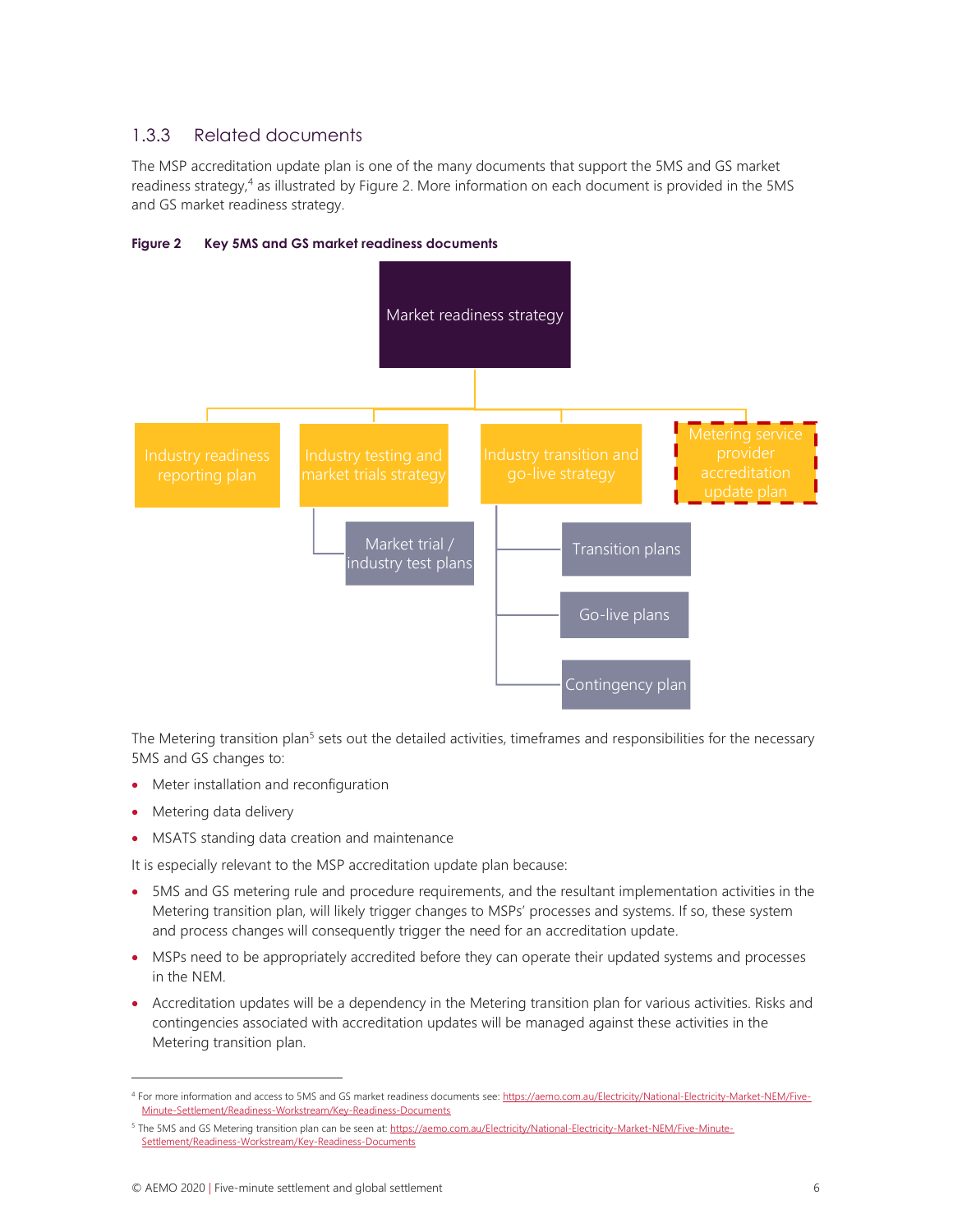## 2. MSP accreditation update framework

This chapter establishes the framework for the MSP accreditation update plan by setting out the plan's principles and scope.

#### 2.1 Principles

The MSP accreditation update principles build on the principles defined in the 5MS and GS market readiness strategy. They will guide all MSPs in the accreditation update process.

- 1. AEMO's existing accreditation processes will be used to manage MSP accreditation updates.<sup>6</sup>
- 2. To support AEMO in proactively managing multiple accreditation updates, participants will be proactive, open, honest and timely in:
	- Establishing with AEMO whether there is a need for an accreditation update and, if so, the appropriate timeframe for it to occur.
	- Undertaking the necessary steps if an accreditation update is required.
- 3. AEMO will facilitate, to extent possible, the scheduling of accreditation updates in accordance with the established queuing policy. The queuing policy is set out in section 3.5 of the *Qualification* procedure: metering providers, metering data providers & embedded network managers. 7

#### 2.2 Scope

#### 2.2.1 In scope

Re-accreditation may be necessary for reasons such as a change to the NER, or accreditation requirements, changes to Participant processes, systems or key personnel. The MSP accreditation update plan applies to MSPs where they have a change to:

- processes;
- systems; and/or
- personnel;

as a result of 5MS and/or GS rule changes.

#### 2.2.2 Out of scope

Changes made solely to support NER or procedure changes other than 5MS and GS.

<sup>&</sup>lt;sup>6</sup> AEMO's accreditation process is documented at: https://aemo.com.au/Electricity/National-Electricity-Market-NEM/Retail-and-metering/Accreditation-and-**Registration** 

<sup>7</sup> See: https://aemo.com.au/-/media/Files/Electricity/NEM/Retail\_and\_Metering/Accreditation/Qualification-Procedure-MP-MDP-ENM.pdf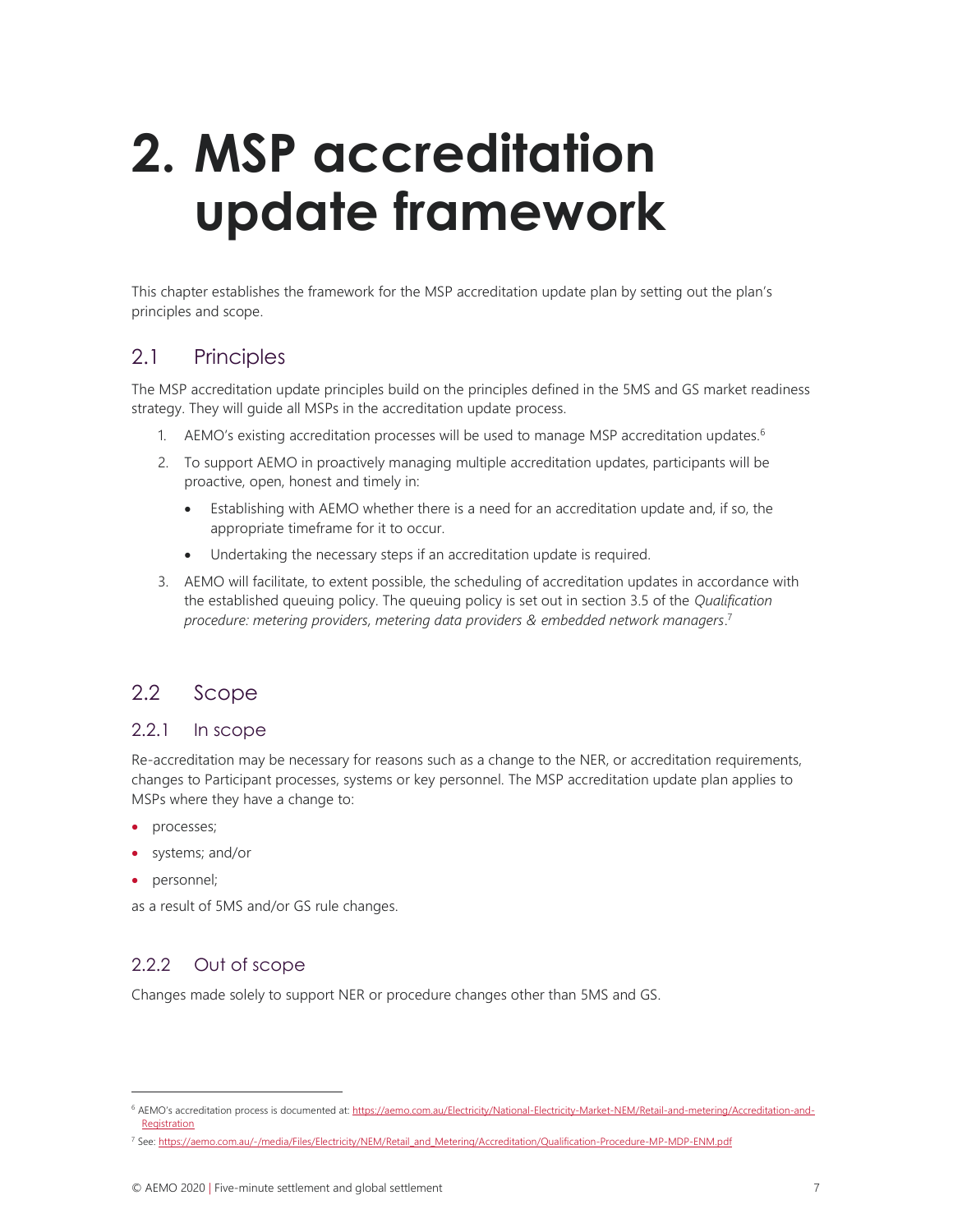## 3. 5MS/GS accreditation update plan

Figure 3 and Table 1 set out the process, timing and responsibilities for MSP accreditation updates. The timing of actions is consistent with the 5MS and GS Metering transition plan, which in turn is consistent with NER and procedure obligations.

5MS and GS may affect MSPs in different ways, hence different MSPs will have different 5MS or GS obligations depending on their role.<sup>8</sup> Some MSPs will need to implement changes before 1 July 2021 to fulfil obligations required by 1 July 2021.<sup>9</sup> Others may only need to implement changes at a later stage to fulfil obligations required by 1 December 2022.<sup>10</sup>

#### MSPs that require re-accreditation need to be appropriately re-accredited before they implement system and process changes for 5MS and GS.

#### 3.1 Accreditation timings: Group 1 and Group 2

The accreditation update plan distinguishes between MSPs that need to attain an accreditation update by 1 July 2021 and by 1 December 2022 respectively:

- Group 1: MSPs working towards accreditation by 1 July 2021 and accreditation for 1 December 2022. These MSPs will need to seek an accreditation update that is effective for the 5MS rule commencement on 1 July 2021.
- Group 2: MSPs working towards accreditation by 1 December 2022 only. These MSPs will need to seek an accreditation update in time for 1 December 2022.

AEMO will send an email by 20 December 2019 to each MSP to confirm which group they belong to. Any MSPs that have a change in 5MS & GS metering obligations after 20 December 2019 should inform AEMO as soon as possible.

<sup>&</sup>lt;sup>8</sup> The Metering transition plan sets out activities for each MSP type to enable the metering transition for 5MS and GS. <sup>9</sup> By 1 July 2021:

All Types 1, 2, 3 and 7 meters and Type 4 (transmission and generation) meters must be capable of recording and providing, and configured to record and provide, five-minute trading interval energy data.

<sup>10</sup> By 1 December 2022:

All new or replacement metering installations (other than type 4A metering installations) installed from 1 December 2018 must be capable of recording and providing, and configured to record and provide, five-minute trading interval energy data.

All new or replacement type 4A metering installations installed from 1 December 2019 must be capable of recording and providing, and configured to record and provide, five-minute trading interval energy data.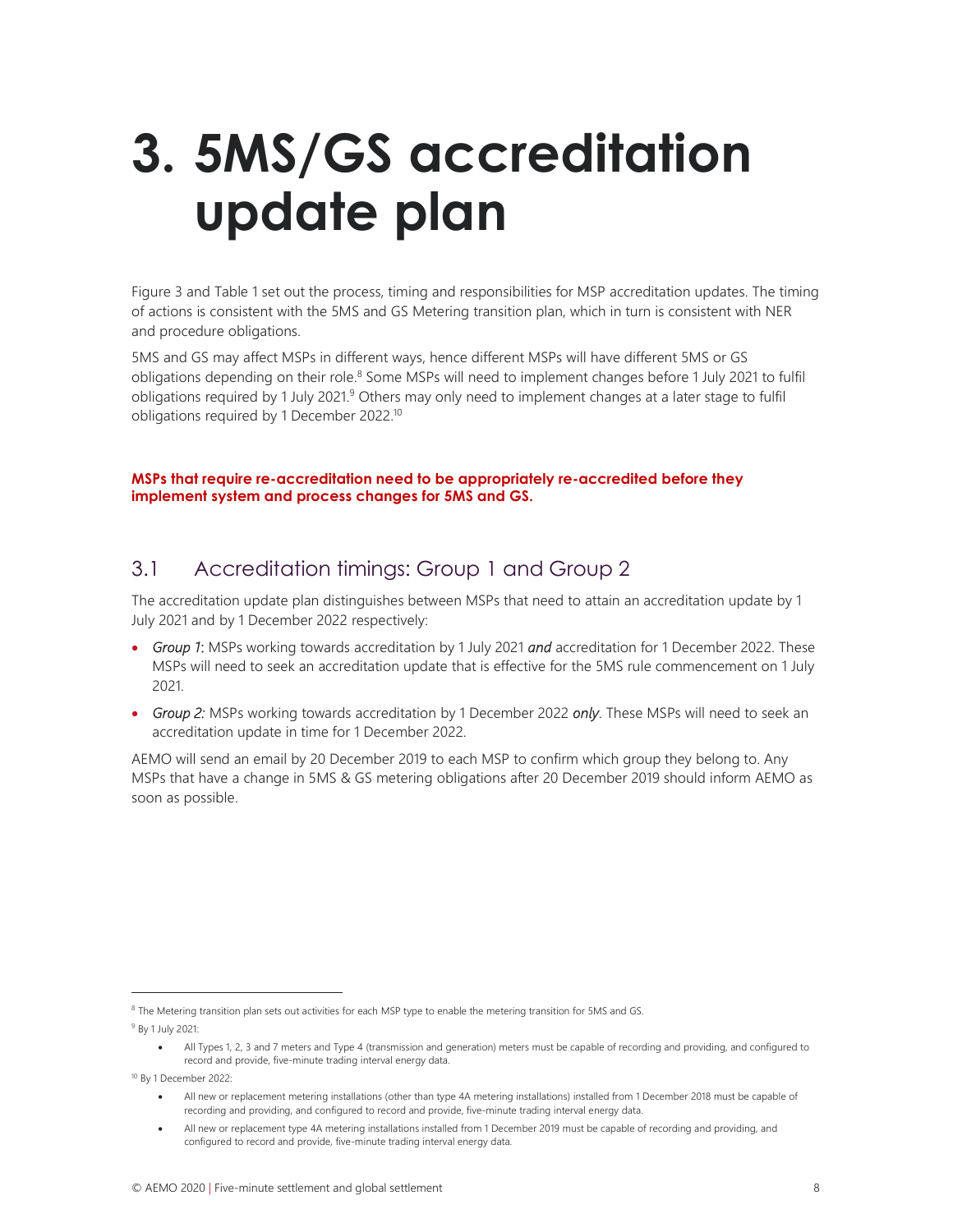| Figure 3                                                         | Metering service provider accreditation update plan - Accreditation timings |                                | Metering Service Provider Accreditation Update Plan                             |                                                                                                |
|------------------------------------------------------------------|-----------------------------------------------------------------------------|--------------------------------|---------------------------------------------------------------------------------|------------------------------------------------------------------------------------------------|
| $\bullet$<br>Confirm<br>Stage1<br>accreditation<br>update timing | Review<br>changes                                                           | Pre-<br>application<br>meeting | Assess if<br>accreditation<br>update is<br>required<br>$\overline{\phantom{0}}$ | No further<br>No<br>action                                                                     |
| Stage <sub>2</sub>                                               |                                                                             |                                | Yes                                                                             | Process<br>Apply for<br>accreditation<br>ь<br>accreditation<br>update<br>update<br>application |
| Timing<br>(Group 1)<br>by 20/12/19                               | by 28/2/20                                                                  | by 30/6/20                     | 31/7/20                                                                         | In accordance with implementation plan<br>agreed with AEMO                                     |
| Timing<br>(Group 2)<br>by 20/12/19                               | by 31/3/20                                                                  | by 30/9/20                     | 30/10/20                                                                        | In accordance with implementation plan<br>agreed with AEMO                                     |

#### Figure 3 Metering service provider accreditation update plan – Accreditation timings

| Table 1 | Metering service provider accreditation update plan – MSP and AEMO actions |  |  |  |
|---------|----------------------------------------------------------------------------|--|--|--|
|         |                                                                            |  |  |  |

| <b>Step</b>                           | <b>MSP</b> action                                                                                                                                                                                   | <b>AEMO</b> action                                                                          | Group 1<br>Timing           | <b>Group 2 Timing</b> |
|---------------------------------------|-----------------------------------------------------------------------------------------------------------------------------------------------------------------------------------------------------|---------------------------------------------------------------------------------------------|-----------------------------|-----------------------|
| 0. Confirm<br>accreditation<br>timing | Confirm<br>accreditation<br>timing by<br>nominating if<br>organisation<br>belongs Group 2                                                                                                           | AEMO will send<br>emails to<br>confirm<br>accreditation<br>timing of MSPs<br>by 20 Dec 2019 | by 20 Dec 2019<br>$\bullet$ | by 20 Dec 2019<br>٠   |
| 1. Review<br>changes                  | MSPs to assess<br>level of change<br>required for<br>people, processes<br>and systems to<br>facilitate 5MS/GS<br>implementation                                                                     |                                                                                             | by 28 Feb 2020              | by 31 Mar 2020<br>٠   |
| 2. Pre-<br>application<br>meeting     | Arrange meeting<br>with AEMO to<br>confirm scope and<br>scale of change<br>Provide AEMO<br>$\bullet$<br>with<br>implementation<br>plan (consistent<br>with industry<br>metering<br>transition plan) | Meet with MSP<br>Seek<br>$\bullet$<br>information on<br>the scope and<br>scale of change    | by 30 Jun 2020<br>$\bullet$ | by 30 Sep 2020<br>٠   |
| 3. Assess<br>whether<br>accreditation |                                                                                                                                                                                                     | Assess whether<br>٠<br>an accreditation                                                     | by 31 July 2020             | by 30 Oct 2020<br>٠   |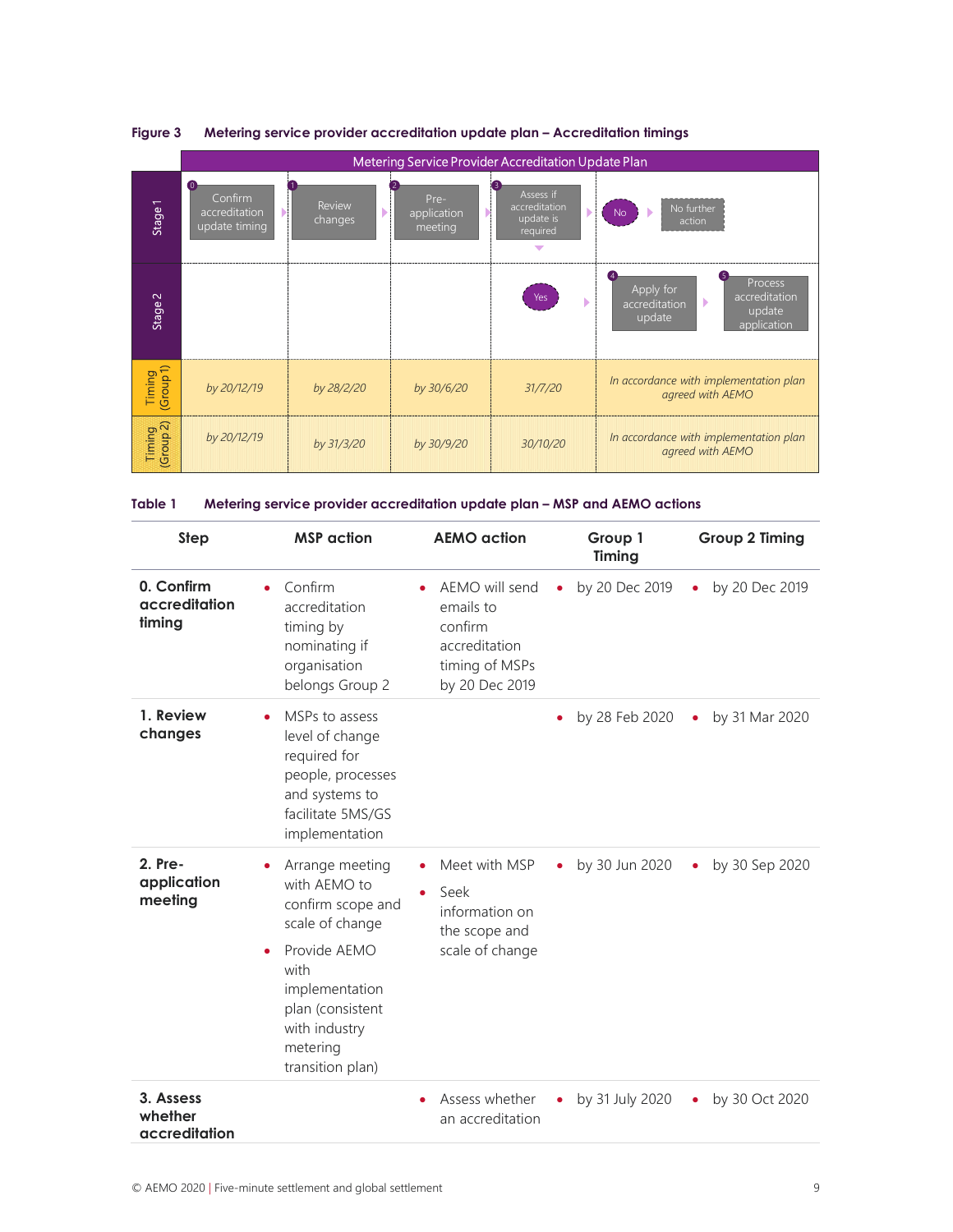| Step                                                  | <b>MSP</b> action                                                                                                                                                                                                                                   | <b>AEMO</b> action                                                                                                                                                     | Group 1<br>Timing                                                   | <b>Group 2 Timing</b>                                               |
|-------------------------------------------------------|-----------------------------------------------------------------------------------------------------------------------------------------------------------------------------------------------------------------------------------------------------|------------------------------------------------------------------------------------------------------------------------------------------------------------------------|---------------------------------------------------------------------|---------------------------------------------------------------------|
| update is<br>needed                                   |                                                                                                                                                                                                                                                     | update is<br>needed                                                                                                                                                    |                                                                     |                                                                     |
|                                                       |                                                                                                                                                                                                                                                     | Assess timing<br>$\bullet$<br>of accreditation<br>updates against<br>MSPs metering<br>transition plans<br>(including<br>systems<br>development)                        |                                                                     |                                                                     |
| 4. Apply for<br>accreditation<br>update               | If required, apply<br>for an<br>accreditation<br>update in<br>accordance with<br>the Qualification<br>Procedure. <sup>11</sup><br>If required, seek<br>$\bullet$<br>further<br>information from<br>AEMO on<br>application<br>process or<br>content. | Respond to<br>MSP enquiries                                                                                                                                            | In accordance<br>with<br>implementation<br>plan agreed<br>with AEMO | In accordance<br>with<br>implementation<br>plan agreed<br>with AEMO |
| 5. Process<br>accreditation<br>update<br>applications | Respond to any<br>queries from<br><b>AEMO</b>                                                                                                                                                                                                       | Process<br>accreditation<br>update in<br>accordance<br>with the<br>Qualification<br>Procedure<br>(applying the<br>application<br>queuing policy<br>where<br>necessary) | In accordance<br>with<br>implementation<br>plan agreed<br>with AEMO | In accordance<br>with<br>implementation<br>plan agreed<br>with AEMO |

#### 3.2 Accreditation update fees

AEMO's existing accreditation processes will be used to manage MSP accreditation updates, including the fees "payable for an application for accreditation and registration and any subsequent application for reaccreditation."<sup>12</sup> Section 3.4 of the Qualification Procedure: Metering providers, metering data providers & embedded network managers sets out details of fee calculations and the payment process.

<sup>11</sup> QUALIFICATION PROCEDURE: Metering Providers, Metering Data Providers & Embedded Network Managers, see: https://aemo.com.au/- /media/Files/Electricity/NEM/Retail\_and\_Metering/Accreditation/Qualification-Procedure-MP-MDP-ENM.pdf

<sup>&</sup>lt;sup>12</sup> Ibid, section 3.4